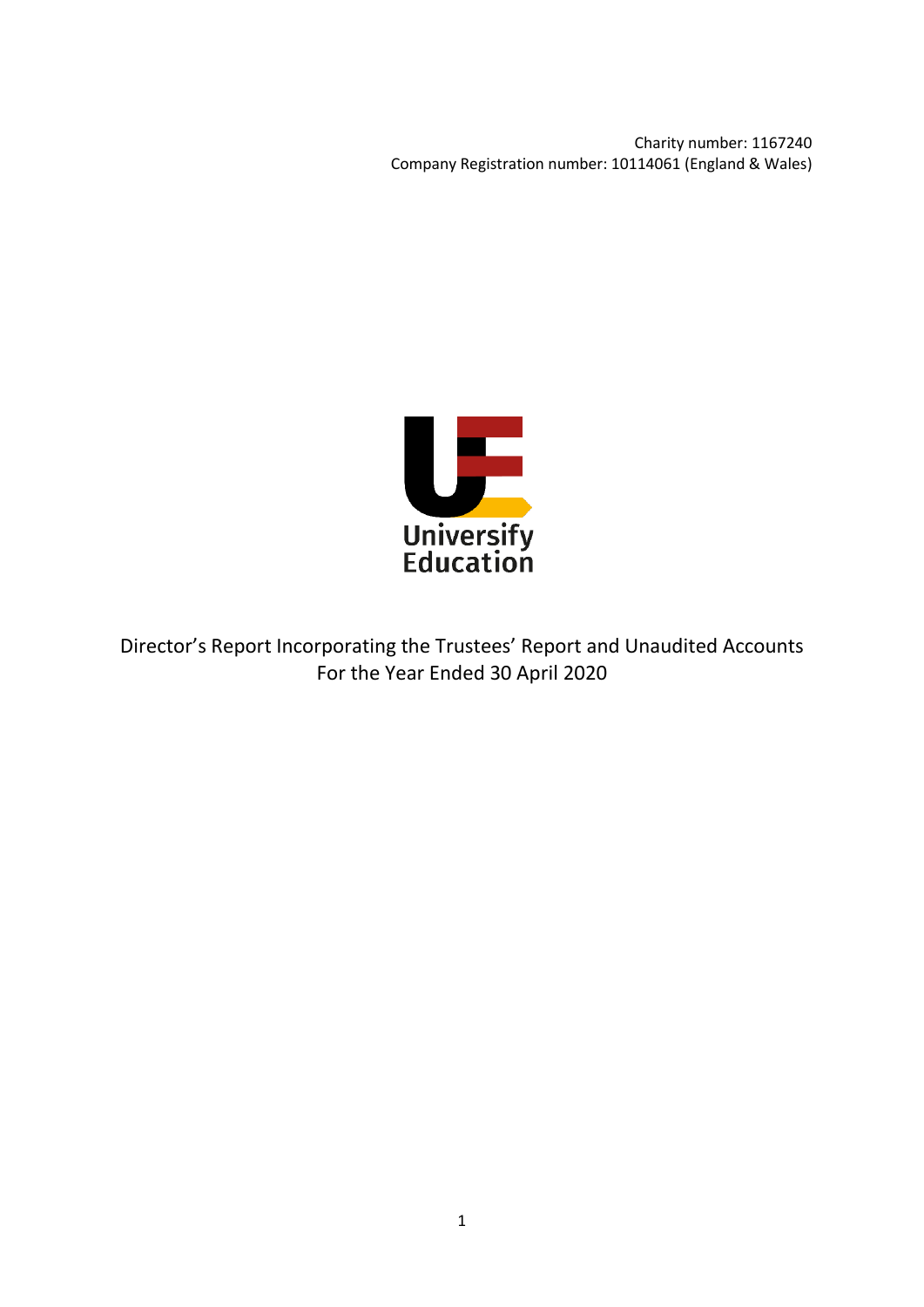| <b>Contents</b>                                           | Page |
|-----------------------------------------------------------|------|
| Universify Education reference and administrative details | 3    |
| Director's report incorporating the trustees' report      | 4    |
| Independent examiner's report                             | 14   |
| Income and expenditure account                            | 15   |
| Balance sheet                                             | 16   |
| Notes forming part of the Financial Statements            | 17   |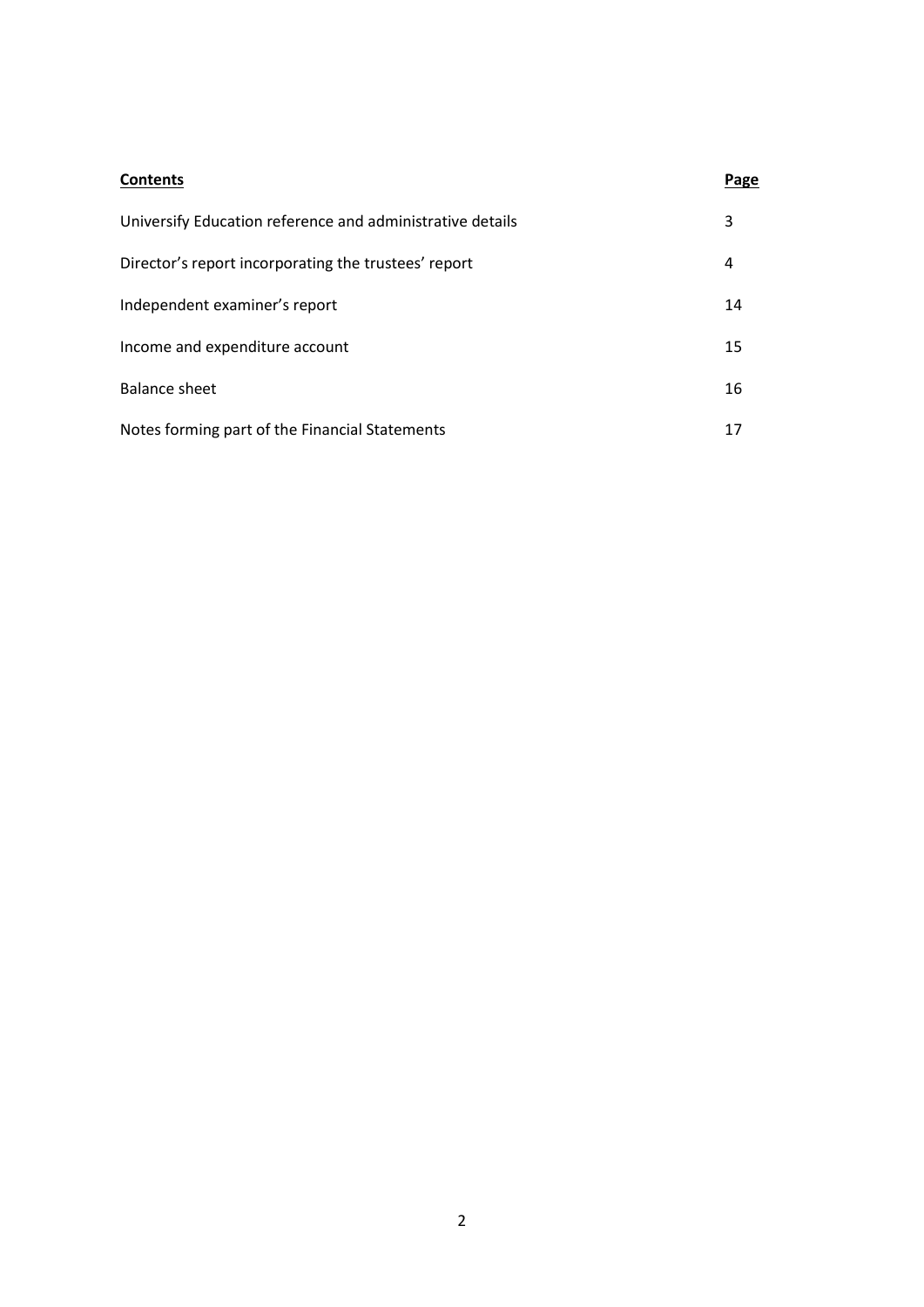## **Universify Education reference and administrative details**

## **Trustees at time of submission**

Mr Harry Hortyn (Chair until March 2020)

Ms Mary Nicholson (Chair, appointed March 2020)

Mr Tibor Gold MBE

Mr Nick Lawrence

Dr Steve Rayner

Mrs Kate West

Ms Kathryn Davies

Mr Matt Lacey

Mr Robert Phipps

**Company Number**: 10114061 (England and Wales)

**Charity Registration Number**: 1167240

**Registration Office**: 18 Beaumont Street, Oxford OX1 2NA

**Bankers**: HSBC 65 Cornmarket Street, Oxford OX1 3HY

**Independent Examiner**: Fred E K G Lim BA Hons, ACA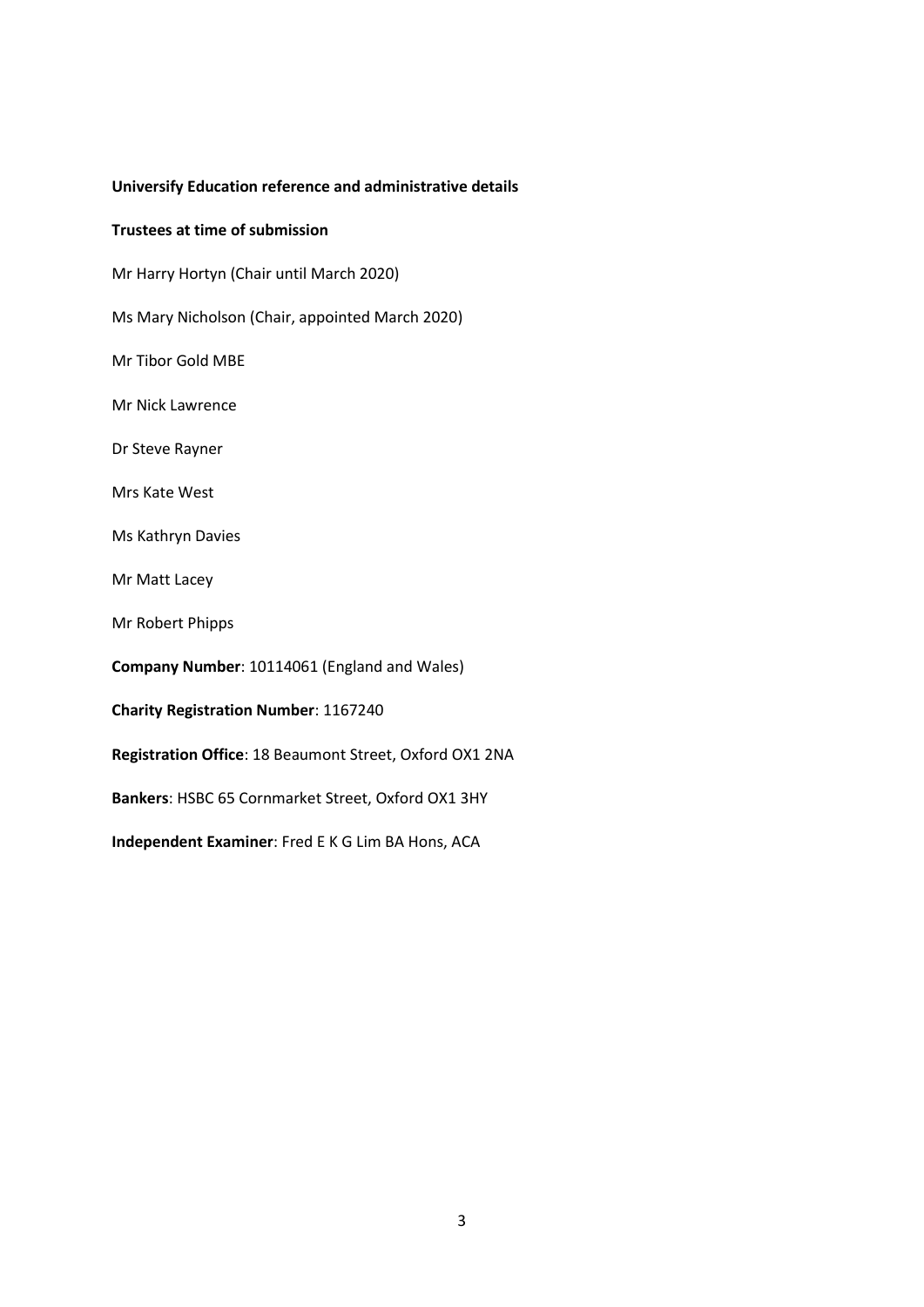# **Director's report incorporating the trustees' report**

# **1. Introduction**

This report should be read in conjunction with our latest impact report which is published on [www.universifyeducation.com/impact.](http://www.universifyeducation.com/impact) The Impact Report details the impact that Universify Education has achieved and the methodology behind how this impact is measured.

This report was prepared on behalf of the trustees in accordance with FRS102 SORP Accounting and Reporting by Charities guidelines.

# **2. Objectives and activities**

# Objectives and aims

Universify Education's charitable purpose, as set out in the governing document, is to provide equality of opportunity in education in the UK as the trustees see fit.

With the input of sector leaders, the charity designed the Universify programme to overcome three major barriers faced by participants from disadvantaged backgrounds in successfully applying to highly-selective universities. These barriers are:

- 1. Limited academic attainment
- 2. Limited academic aspirations
- 3. Feeling out of place in a university setting

The Universify Education programme aims to overcome these barriers by achieving the following outcomes:

- 1. Increased aspirations
- 2. Increased attainment at GCSE
- 3. Increased understanding of university and university admissions

Universify's long-term aim is to increase the likelihood that participants make a successful application to a highly-selective university

The charity focuses on highly-selective universities both because access to universities with the highest entry requirements is most unrepresentative for those from disadvantaged backgrounds, and because a degree from these institutions has the greatest impact on improving social mobility and breaking cycles of inequality. By raising aspirations and attainment to the level required by the most competitive universities Universify Education increases the chances of improving access across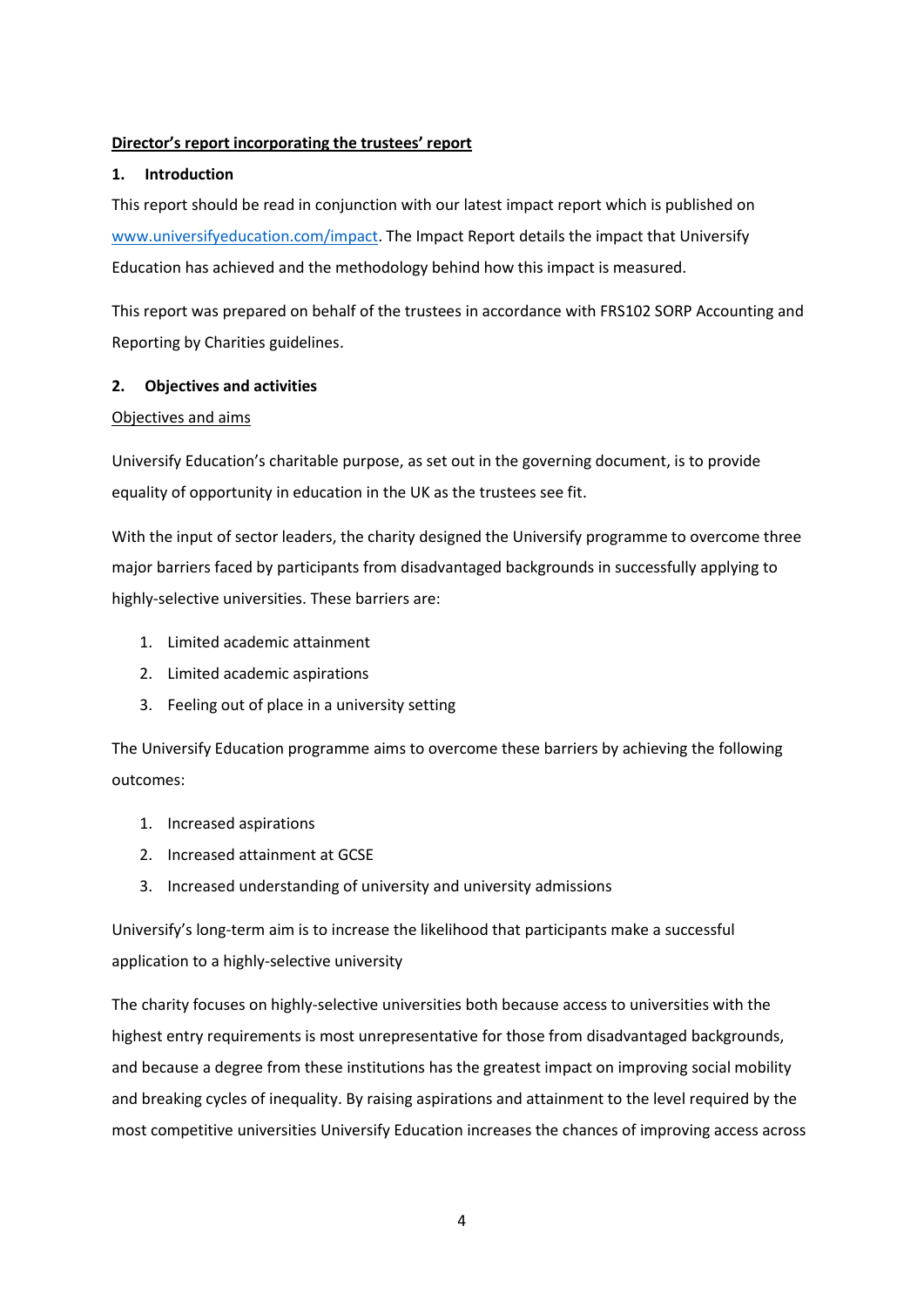Higher Education as participants have the grades, knowledge, and aspiration to study and succeed at university.

#### The main activities of the charity

The charity undertakes a year-long intervention for Year 10 students from non-selective state schools. The intervention comprises three elements.

- 1. **A week-long residential summer programme** the residential programme provides an authentic undergraduate student experience to enable participants to feel at home in a university setting and able to make a more informed decision about their future in education. Participants attend academic classes covering a broad curriculum of subjects to improve subject knowledge and critical thinking, providing an insight into the depth and level of undergraduate study. Sessions on university admissions and university life improve participants' understanding of universities, their environment, and the admissions process. Participants complete a group work project, building on the university admissions session by designing a university, encouraging participants to consider what they are looking for from university and what it offers. Additionally, participants take part in social activities to help them feel 'at home' at university, to challenge preconceptions, and to form supportive friendships with like-minded students to boost participant aspirations and attainment, as they support each other in a community which they may struggle to find back at school.
- 2. **Monthly one-to-one academic coaching** Participants are paired up with a Universify volunteer coach. Universify coaches are all current or recent undergraduate students and work with participants during the summer residential to build their confidence and set academic goals for the year. After summer, coaches have monthly follow-ups to help participants continue to set and monitor academic targets with a focus on GCSEs as the foundation to a successful university application.
- 3. **A 3-day residential Easter revision programme** participants return to host partners in spring of Year 11 to revise core subjects for their upcoming GCSEs, gaining the tools to attain the best grades. Here participants also look beyond Universify and are encouraged to engage with further programmes, such as the Sutton Trust Summer School, WhiteHat, and UNIQ. Students attend a careers fair to improve knowledge of the opportunities and options offered by a degree. After completing the spring residential, remote coaching continues until participants receive their GCSE results.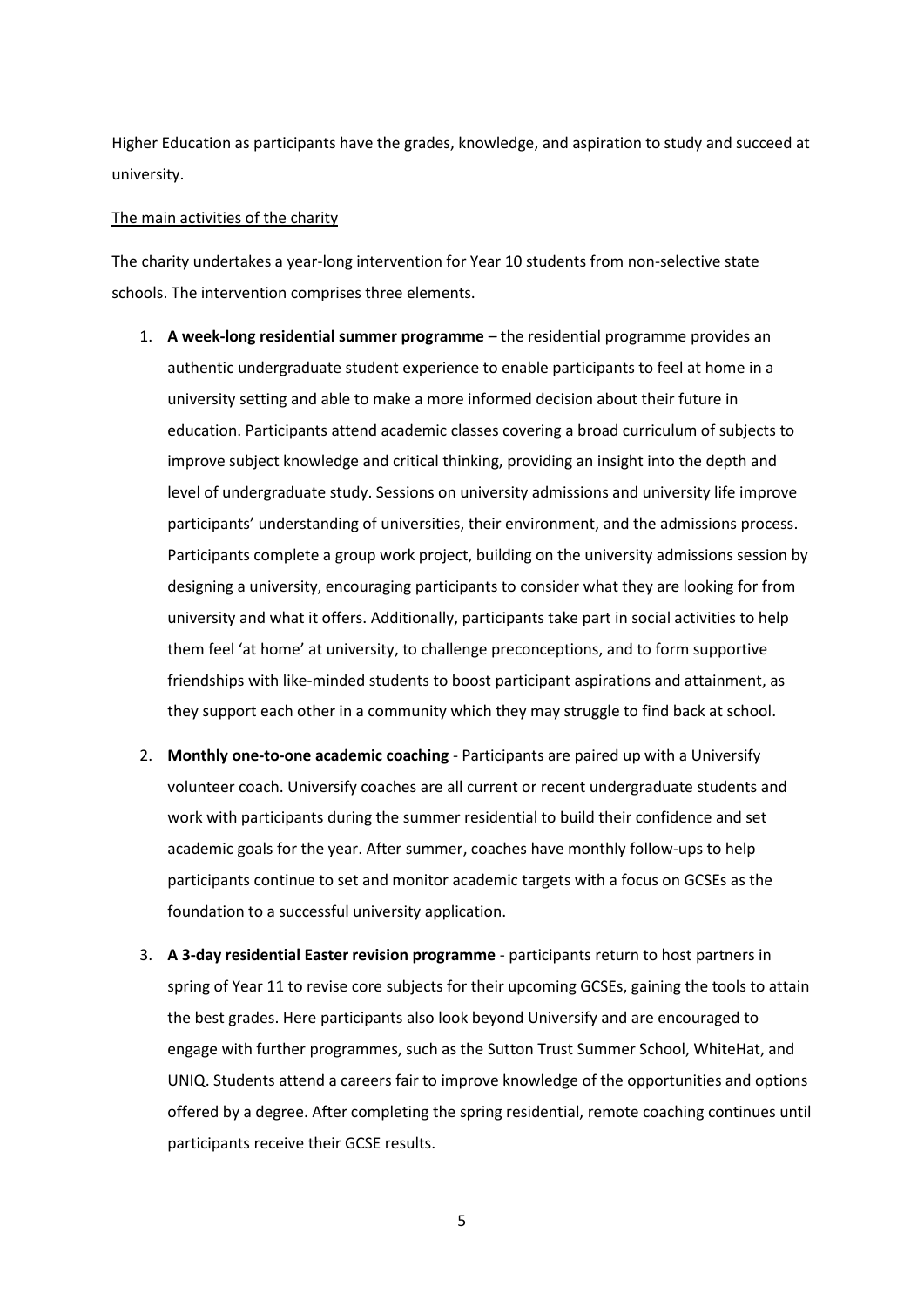#### Delivering the Universify programme

A Universify Head Office team prepares the courses, trains, and supports volunteer and tutor delivery teams, and oversees safeguarding, with two Designated Safeguarding Leads who are also trained Mental Health First Aiders. The programme and coaching are delivered by volunteers, who are all recent or current university students from across the UK. Course Directors, experienced in running residentials, oversee the courses and all volunteers are trained in coaching, health and safety, and safeguarding. Volunteers undergo enhanced DBS checks and two reference checks, are trained by Universify staff in our policies and procedures, and attend regular course catch ups to receive support and guidance with remote coaching. The Universify safeguarding team is also contactable outside of formal catch-ups to support volunteers with any concerns. Seminars are delivered by experienced university tutors and revision classes taught by current GCSE tutors with a strong knowledge of the syllabus. All classes have a volunteer present to support in the delivery of the classes. The residential programmes in 2019-20 took place at Jesus College, Somerville College and St Hugh's College, all at the University of Oxford.

The charity works closely with other institutions to deliver its activities. Universify works with secondary schools across the country who send participants on our programme. The charity also has partnerships with our residential hosts, St Hugh's, Jesus, and Somerville College, all at the University of Oxford.

#### Adapting to COVID-19

The Universify residentials in spring 2020 were cancelled due to the COVID-19 pandemic, school closures and national lockdown. The spring course was successfully moved online delivering a remote alternative using Zoom. For safeguarding purposes sessions were recorded and spot-checked and volunteers were present in all online activities. Universify will continue and refine this online delivery method, incorporating participant feedback, until it is safe to return to delivering residential programmes.

#### Ensuring the charity's work delivers its aims

The charity measures its impact annually, through pre- and post-course surveys to gather participant feedback. Universify's impact measurement methodology was designed by our former trustee for impact measurement, Dr George Hoare, and an independent impact evaluator, Ellie Harries, who annually reviews our data and impact report to ensure it is accurate. The charity also reviews its impact measurement approach annually.

6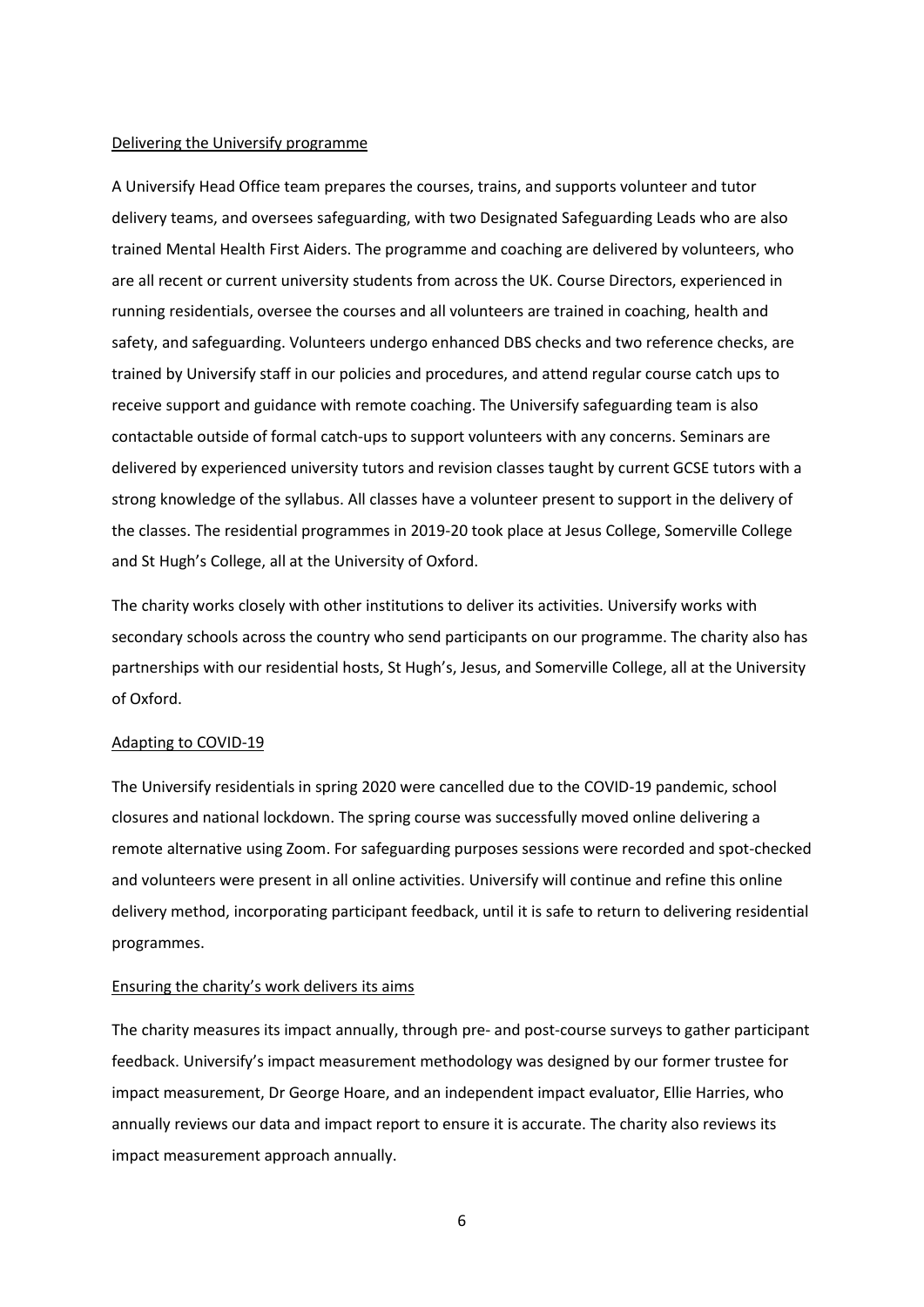The findings of the impact report measure how successfully the charity is achieving its three desired outcomes (raising aspirations, academic attainment, and the likelihood of making a successful application to a highly-selective university). These findings our used to refine the Universify programme to make sure activities are as effective as possible in achieving the charity's objectives. In addition, feedback is gathered from Universify volunteers and staff as part of an annual programme review contributing to the development and implementation of an annual improvement plan.

The charity also has a student council of Universify alumni, who are led by a student representative, who sits on board meetings. The student council and representative work with Universify and alumni to ensure the Universify programme continues to meet the needs of and be directed by the charity's beneficiaries.

### How the charity's activities deliver public benefit

The activities undertaken further the charity's purposes for the public benefit by raising the aspiration and attainment of the students who take part and increasing their knowledge of universities in the UK. The intervention increases the likelihood that these students will make successful applications to highly-selective universities, and ultimately increasing the diversity of socio-economic backgrounds at highly-selective universities. By increasing access to Higher Education, Universify Education aims to make society more equal and representative.

The trustees have had regard to the Charity Commission's guidance on public benefit.

#### **3. Achievements and performance**

During the year 2019-20 the charity delivered its programme to 149 participants. The charity also evaluated the impact of the programme on its third cohort who completed the Universify Education Spring residential in April 2018.

A full summary of the charity's ongoing impact and achievements can be found in its latest impact report - [https://www.universifyeducation.com/impact.](https://www.universifyeducation.com/impact)

#### How the charity performed against its objectives

For 2019-20 the charity continued to work towards the following long-term objectives:

- 1. Financial sustainability
- 2. Achieving a strong delivery record improving outcomes and robust impact measurement

To move towards these objectives the charity outlined the following short-term goals: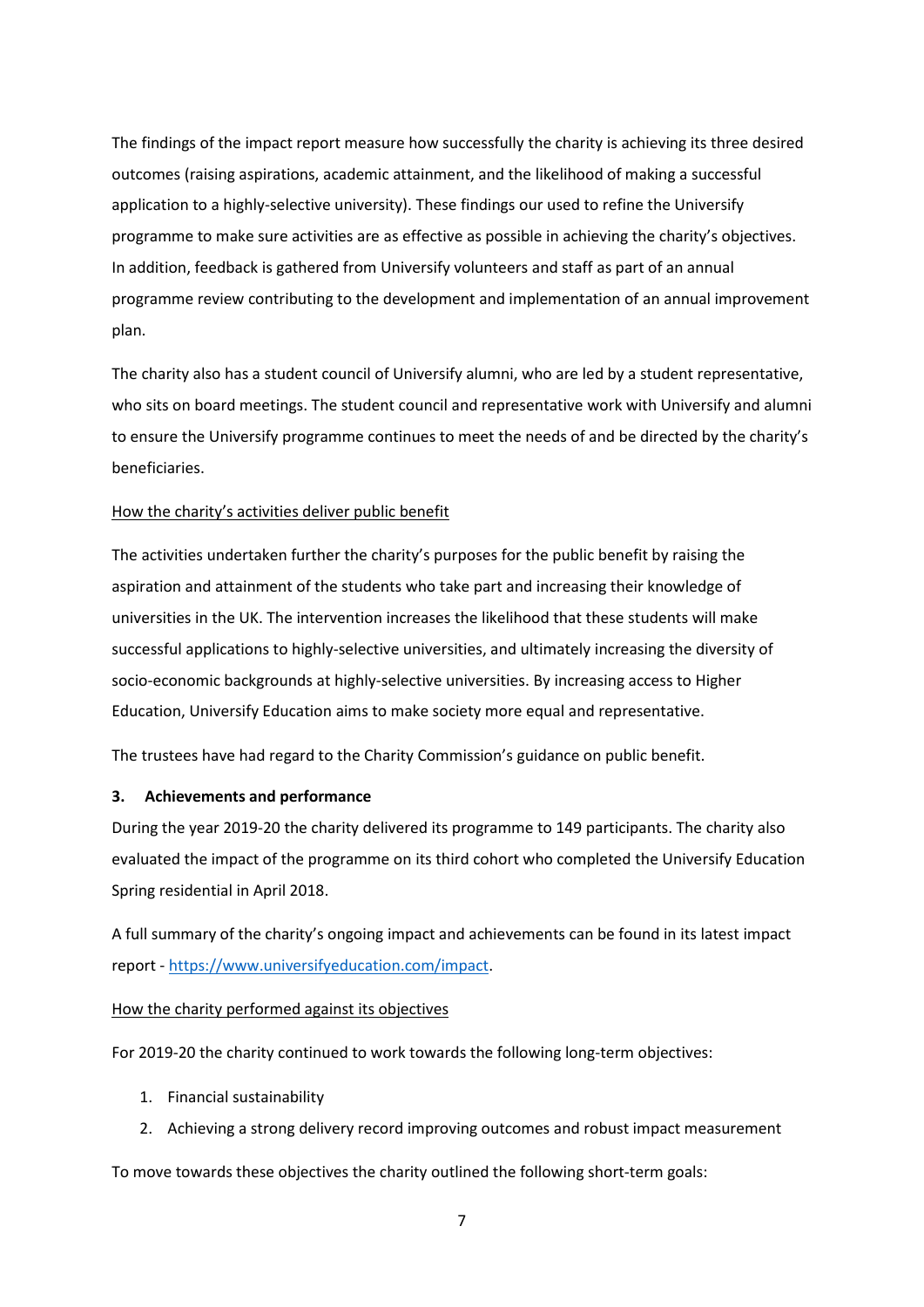- 1. Expand the Universify programme within Oxford and beyond while remaining within financial constraints and continuing to deliver long-term, maintained impact and quality.
- 2. Develop and implement a fundraising strategy to diversify charity income streams and move towards financial sustainability.
- 3. Strengthen and develop stakeholder relationships so that Universify alumni, volunteers, tutors, partners, and supporters become part of a supportive network working to further educational equality. The charity will improve its volunteer offering with a leadership training programme to stimulate future demand to volunteer for Universify.

In 2019-20, Universify continued to deliver positive impact at an increased scale while the accounts, included in this report, show that the charity has continued to work within its financial constraints. The charity ran its first programme at Jesus College and is expanding its cohort for 2020-21 from 20 to 30 participants at Jesus College and from 20 to 40 participants at St Hugh's College, both at the University of Oxford. Additionally, the charity secured a partnership with St Catharine's college at the University of Cambridge for 2020-21, as Universify looks to sustainably grow the programme within and beyond Oxford.

Alongside programme expansion the charity developed a fundraising strategy. The charity recruited an additional staff member to dedicate more staff time to fundraising to create a pipeline of funding through diverse income streams to move towards long-term financial sustainability.

## **Financial review**

The direct resource costs of the Summer and Easter programmes are summarised in the charity's accounts which have been prepared in accordance with the provisions applicable to small companies limited by guarantee regime and FRS102 SORP Accounting and Reporting by Charities.

- £81,845.38 of income related to donations from charitable trusts and foundations, corporate partners, public fundraising, and private individuals.
- £136,076 worth of benefits in kind were received in the form of donated facilities and services by Somerville College, St Hugh's College, Jesus College, and Oxford Summer Courses Limited. The benefits were calculated by conforming to the market value at the time of use.
- There was a surplus generated in this year of £9,263.66, which is due to success in fundraising and running under budget, partly due to moving our Easter programme online.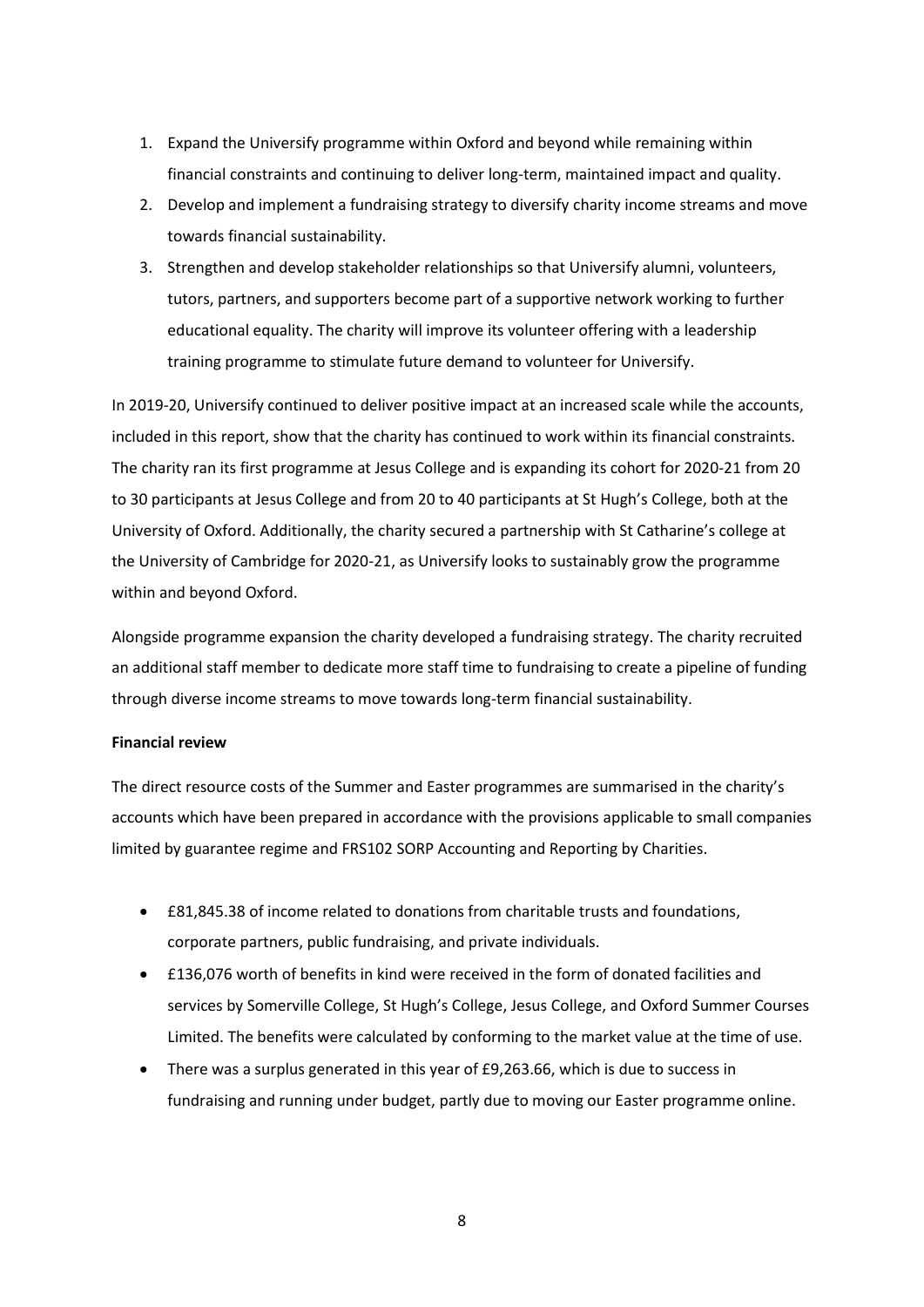The financial position of Universify Education at the end of the fourth year of operations is that there is £24,258.06 in reserves. In the accounting period May 2019 to April 2020, income came from fundraising activity including private donations, corporate donations, successful applications to trusts and foundations and a public fundraising.

#### Reserves policy and amount of reserves held

Universify Education's aim is to generate and maintain reserves equal to 6 months' running costs through fundraising activity. While Universify has not yet reached the targeted level of reserves, the trustees are confident of the charity's ability to continue as a going concern for at least the next 12 months as 50% of Universify's required income for 2020-21 has already been secured as part of multi-year grants.

There are no funds or subsidiary undertakings that are materially in deficit.

### Principal sources of funds

In general, the principal funding sources for the charity are through fundraising income from trusts and foundations, public fundraising, private donors, and corporate partnerships. For its first five years Universify Education receives start-up funding from Oxford Summer Courses Limited, with the contribution amount decreasing each year, from 100% in 2016 to 25% in 2020-21. As the start-up funding reduces the charity pursues alternative sources of funding through fundraising activities.

For 2019-20, the charity received the second year of a three-year grant from Macquarie Group Foundation, the fourth year of start up funding from Oxford Summer Courses Limited and funding from two corporate partners, including working with a partner to recruit participants for a STEM conference. The charity received project specific funding from The Funding Network and Community Foundation of Staffordshire to work with participants from Oxford and Staffordshire respectively. The charity also continued to receive donations through public fundraising and individual donors.

For 2020-21, the charity has secured a two-year grant from the Nisbet Trust to fund participants from Bristol on the Universify programme.

#### Plans for future periods

The COVID-19 pandemic has had and is expected to continue to have a significant impact on fundraising. Oxford Summer Courses Limited has deferred their final contribution for 2020-21 and a planned partnership with a corporate has been cancelled. As a result, fundraising will be an increased priority for the charity in 2020-21 as it anticipates a more challenging fundraising

9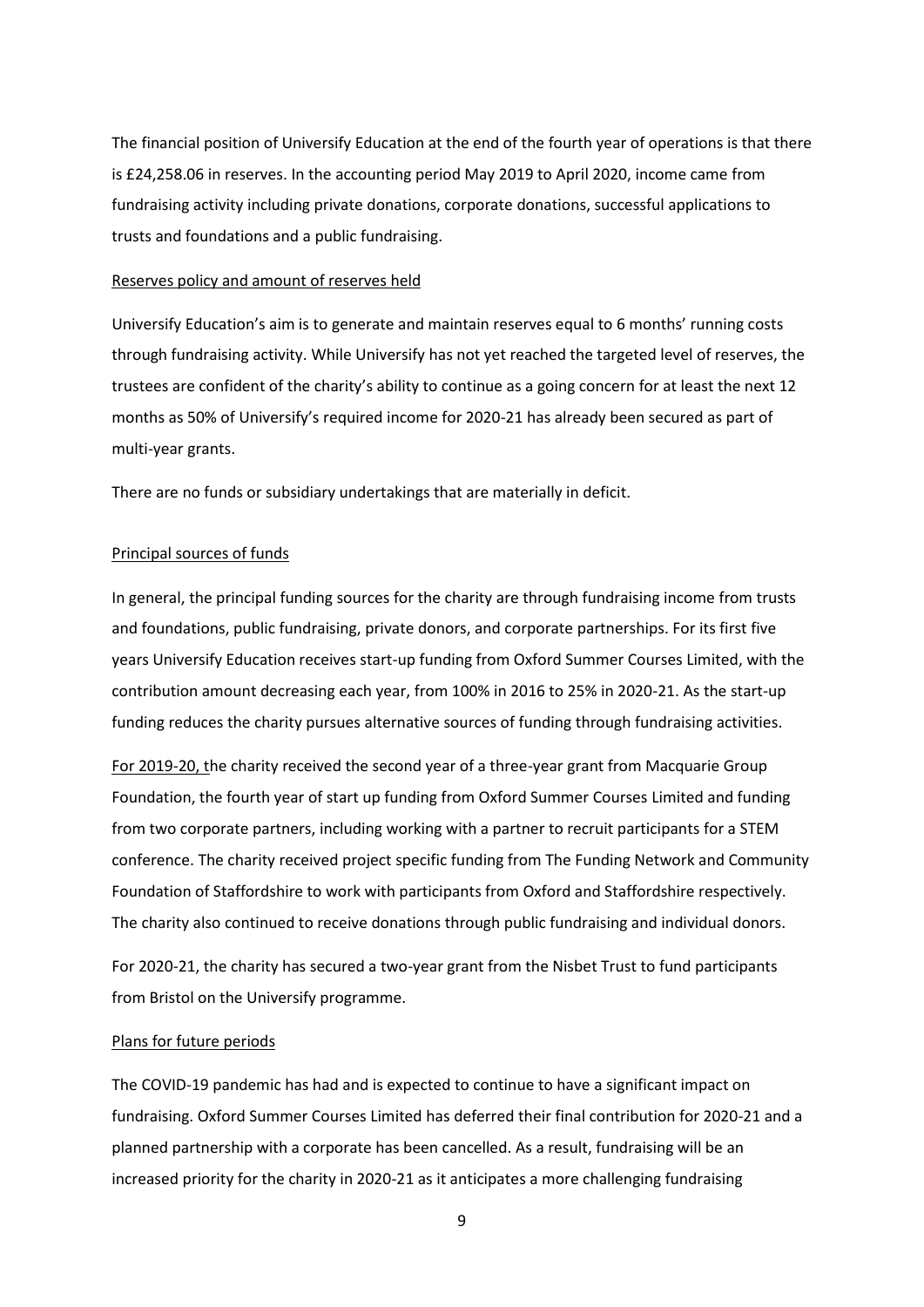landscape and a need to focus on short-term fundraising alongside long-term work to move towards sustainability beyond the Macquarie Group Foundation and Nisbet Trust grants, which end in 2021- 22.

The charity has adapted its fundraising strategy and extended the contract of a temporary staff member to ensure sufficient staff time for fundraising while at the same time meeting additional demands on staff time to transition cancelled spring residentials to online programmes.

The charity will focus on securing short-term trust and foundation grants as well as more long-term multi-year grants, building corporate partnerships, and developing a greater profile for public fundraising and private donor approaches. The charity aims to achieve long-term sustainability by working with Widening Participation Offices at the universities of college partners, becoming part of their Access and Participation Plans, which are funded by the Office for Students.

The charity will continue to deliver its programme online to participants who applied to the 2020-21 programme prior to the pandemic and will do so until it is safe to return to in-person residentials. Further programme expansion for 2021-22 and beyond, will be considered by trustees in line with financial constraints, ongoing fundraising work, and an awareness of the increasing need for the charity's work during the pandemic.

### **4. Structure, governance and management**

Universify Education is a company limited by guarantee incorporated on 9<sup>th</sup> April 2016 and registered as a charity on 20th May 2016.

The company was established under a Memorandum of Association which outlined the objects and powers of the charitable company and is governed under its Articles of Association.

## Recruitment and appointment of trustees

The Trustees who served during the period and up to the date of this report are set out on page 3.

The charity uses an annual trustee skills audit to assess whether the board has the appropriate mix of skills. Gaps may be met with training, third party expertise or new trustee recruitment. When recruiting new trustees, the board aims to find individuals who can support the charity's growth and bring in additional resources, expertise and connections to help Universify achieve its goals.

#### Key principles for trusteeships

- Short, renewable trusteeships that are reviewed regularly
- Trusteeships reviewed every 12 months; maximum 10 consecutive periods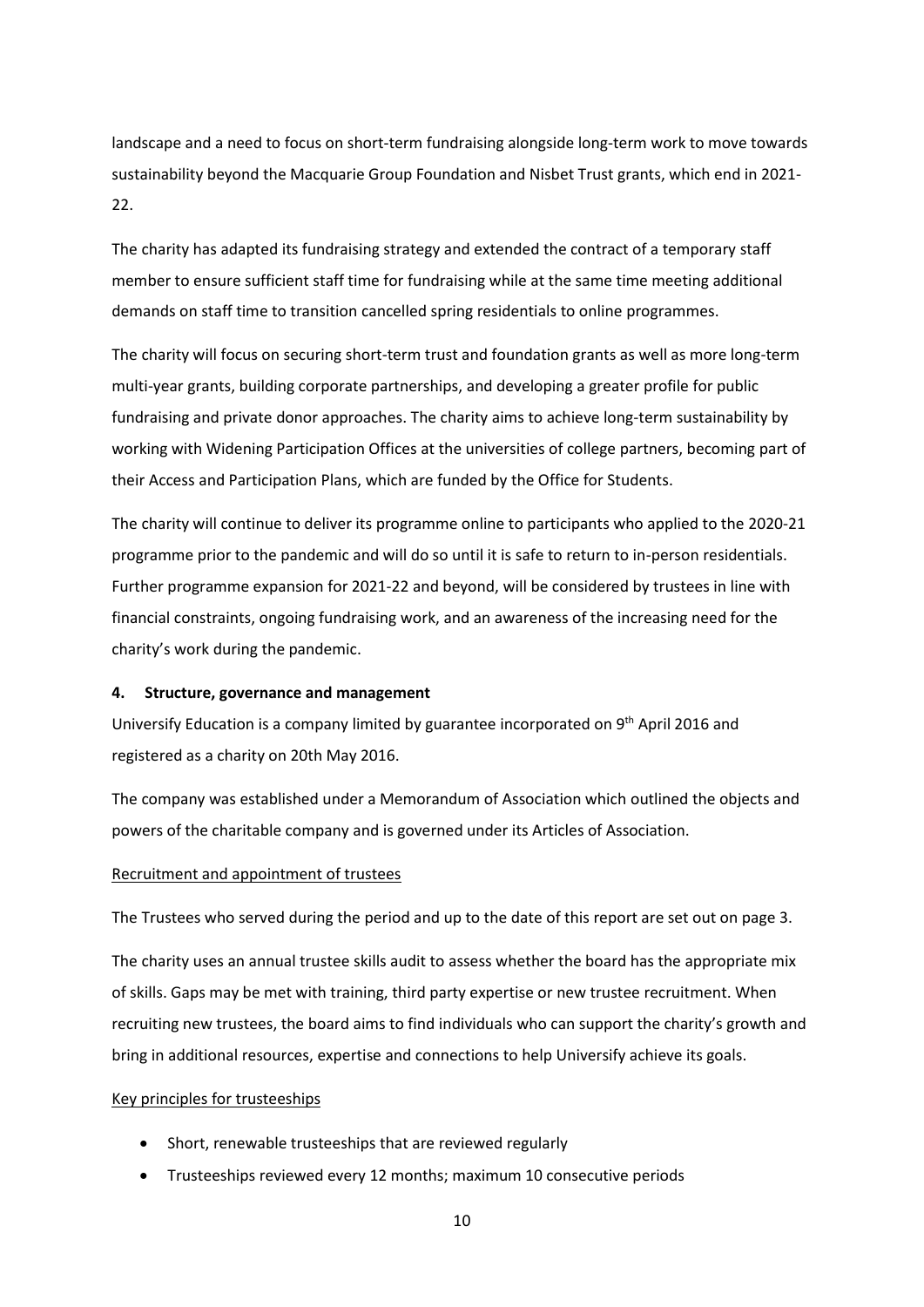- Clear, up-front duties and expectations of trustees
- Diversity across genders, ages, backgrounds highly desirable across board of trustees
- All trustees should have a strong commitment to addressing educational disadvantage and support Universify Education's mission
- Maximum of 12 trustees (limit to be reviewed annually)
- Trustees provide governance rather than operational support to the charity.

The method used to recruit and appoint new charity trustees is as follows:

- The charity performs a skills audit to identify the skills and experience needed within the board of trustees. The results of the audit determine the requirements needed to include in the job description.
- Prior to advertising the vacancies, the role of the trustees is summarised and included within the advertisement as to help potential candidates better understand their roles within Universify Education.
- To encourage a diverse range of applicants, vacancies are advertised online. Universify Education also utilises existing connections by advertising through board members' social media channels
- Once applications are received the board of trustees collectively assess and select applicants for interviews. At the interviews the selected applicants are assessed further by the trustees, decisions are then made regarding the candidates to appoint as the trustees.
- The successful candidates undergo an onboarding process, meeting senior members and others that are involved with Universify Education.

To ensure a fair and nondiscriminatory recruitment process Universify Education followed the UK Employment legislations and Charity Commission's CC30 trustee recruitment guidance. No other person or external body is entitled to appoint charity trustees.

# Trustee inductions and training

Newly recruited trustees attend an induction meeting with the Chair of the Board and meet key staff in the charity. Trustees then shadow a board meeting and observe the programme to gain a better understanding of how the charity works. Trustees have clear roles, aligning with their expertise and work closely with the Charity Manager and Chair to support the charity in achieving its strategy.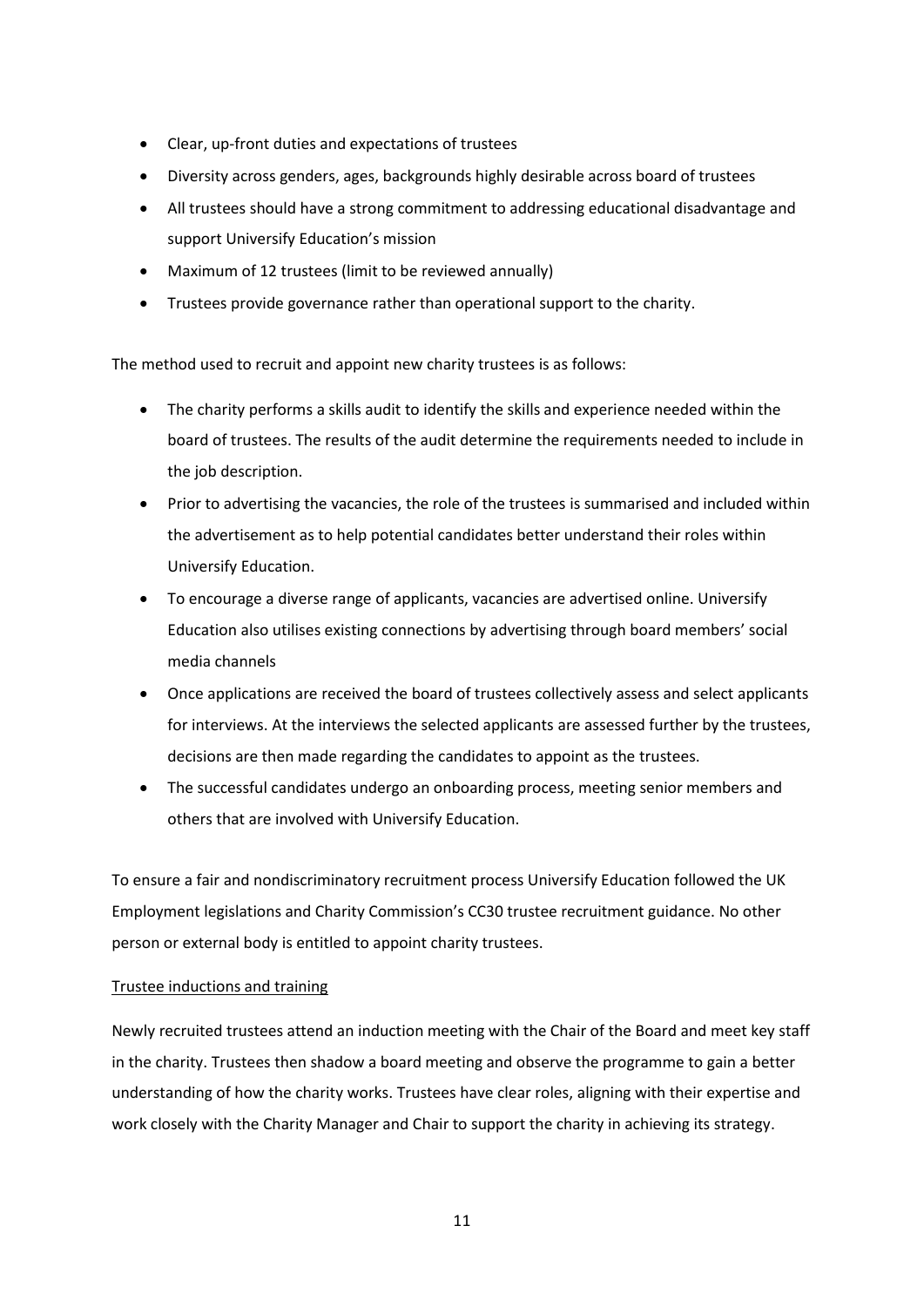### Organisational structure

The role of the Board is to provide oversight of the charity's activities, including planning, approval of annual budgets and review of the charity's strategy, results, and achievements. The Board also provides general support to the staff. The day-to-day running of the charity is carried out by the staff team, with support from volunteers. During the year to April 2020 the board met four times for quarterly board meetings and for an additional strategy offsite in May 2019.

#### Risk management

The Trustees have conducted a review of the major risks to which the charity is exposed. A risk register has been established and is reviewed at quarterly board meetings. Where appropriate, systems or procedures have been established to mitigate the risks the charity faces. Identified risks are minimised by the implementation of procedures for safeguarding staff, volunteers, and participants. These procedures are reviewed annually to ensure that they continue to meet the needs of the charity. The charity is supported in the development of its policies and procedures by Oxford Summer Courses Limited, whose policies and procedures have been accredited by the British Council and British Accreditation Council.

## Trustees' duties

- Act as stewards of Universify Education so that the charity can most fully deliver on its mission to address educational inequality in the long-term. Trustees will consider issues of strategic (rather than operational) importance at quarterly meetings
- Attend at least 75% of the quarterly Trustees meetings that will be held in Oxford and London (reasonable transport expenses will be reimbursed), having read any briefings which will be circulated at least 7 days prior to the meeting date (meetings will be scheduled to coincide with the summer and Easter courses where appropriate)
- Trustees will have specific duties related to an area of expertise that is agreed when they are recruited to the board of trustees. Trustees must be clear what information they need from staff to carry out their governance role properly, and any required training or resources are provided.

During the COVID-19 pandemic all board meetings have been held online and will continue to do so until it is safe for trustees to travel and meet in-person.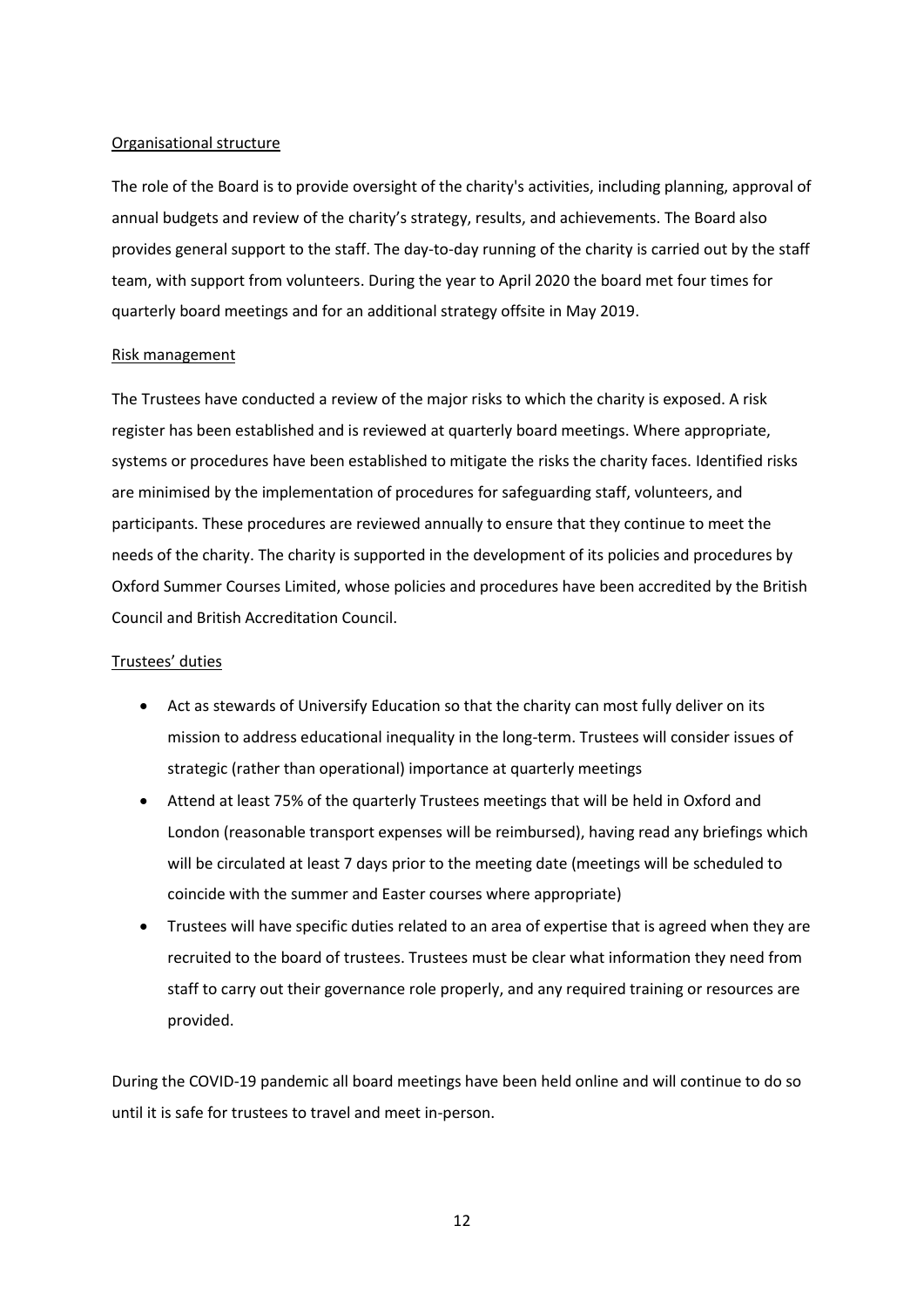# Current trustees' areas of focus

| <b>Trustee</b>        | Date appointed | <b>Focus area</b>                                                                                                                                                                                                                                                                     |
|-----------------------|----------------|---------------------------------------------------------------------------------------------------------------------------------------------------------------------------------------------------------------------------------------------------------------------------------------|
| Harry Hortyn          | $May-16$       | Brings experience of running accredited academic short<br>courses as co-founder of Oxford Summer Courses Limited and<br>5 years in social investment<br>Ensuring compliance with charity and company legislation<br>$\bullet$<br>Chair of the board until March 2020<br>$\bullet$     |
| <b>Robert Phipps</b>  | $May-16$       | Brings experience of running accredited academic short<br>$\bullet$<br>courses as co-founder of Oxford Summer Courses Limited and<br>background in strategy consultancy<br>Oversees sign-off on contributions from Oxford Summer<br>$\bullet$<br><b>Courses Limited to Universify</b> |
| Matt Lacey            | May-17         | Brings experience as CEO of surveying company and a<br>$\bullet$<br>background in acting and media<br>Profile-building through press coverage, speaking platforms<br>$\bullet$                                                                                                        |
| Steve Rayner          | Aug-17         | Brings experience of university admissions, tuition, and<br>$\bullet$<br>governance<br>Providing advice on programme development and approaches<br>$\bullet$<br>to colleges or universities, and partnership with Somerville<br>college                                               |
| Mary Nicholson        | <b>Jun-18</b>  | Brings experience of risk and financial management from<br>$\bullet$<br>background in risk and sustainability in the finance and<br>banking sector<br>Chair of the board from March 2020<br>٠                                                                                         |
| <b>Nick Lawrence</b>  | Dec-18         | Brings experience as a former lead teacher<br>$\bullet$<br>Providing teacher insight to school and student recruitment<br>$\bullet$<br>and programme design                                                                                                                           |
| <b>Tibor Gold MBE</b> | Dec-18         | Brings experience in IP law and over a decade of trusteeships<br>$\bullet$<br>Providing advice on fundraising and approaches and<br>introductions to corporate partners                                                                                                               |
| Kate West             | Jun-19         | Brings fundraising experience, offering insight and guidance on<br>$\bullet$<br>Universify's fundraising strategy                                                                                                                                                                     |
| Kathryn Davies        | Jun-19         | Brings experience working within the sector and of impact<br>$\bullet$<br>reporting to help Universify continue to robustly collect and<br>report on its impact.                                                                                                                      |

Nathan Asfar was appointed as our annual Student Representative in September 2019, leading the Universify student council. Nathan attends trustee board meetings but does not hold legal responsibility for the charity in the same way as the other trustees.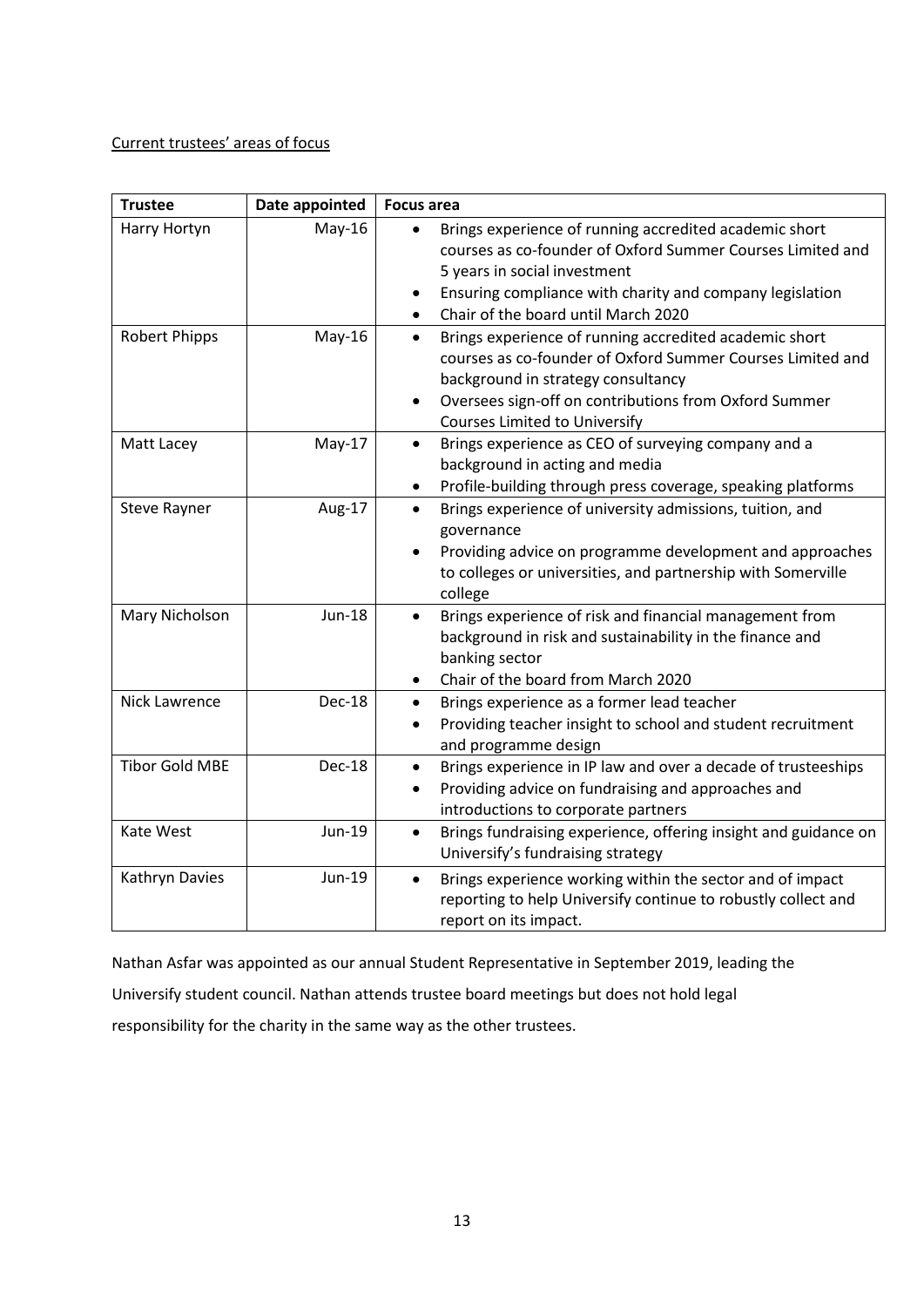# **INDEPENDENT EXAMINER'S REPORT TO THE TRUSTEES OF UNIVERSIFY EDUCATION**

The charity's trustees are responsible for the preparation of the accounts. The charity's trustees consider that an audit is not required for this year under section 144 of the Charities Act 2011 ("the Charities Act") and that an independent examination is needed

It is my responsibility to:

- $\Box$  examine the accounts under section 145 of the Charities Act,
- $\Box$  to follow the procedures laid down in the general Directions given by the Charity Commission (under section 145(5)(b) of the Charities Act, and
- $\Box$  to state whether particular matters have come to my attention

## **Basis of independent examiner's statement**

My examination was carried out in accordance with general Directions given by the Charity Commission. An examination includes a review of the accounting records kept by the charity and a comparison of the accounts presented with those records. It also includes consideration of any unusual items or disclosures in the accounts, and seeking explanations from the trustees concerning any such matters. The procedures undertaken do not provide all the evidence that would be required in an audit, and consequently no opinion is given as to whether the accounts present a 'true and fair' view and the report is limited to those matters set out in the statement below.

#### **Independent examiner's statement**

In connection with my examination, no material matters have come to my attention which gives me cause to believe that in, any material respect:

- $\Box$  the accounting records were not kept in accordance with section 130 of the Charities Act; or
- $\Box$  the accounts did not accord with the accounting records; or
- $\Box$  the accounts did not comply with the applicable requirements concerning the form and content of accounts set out in the Charities (Accounts and Reports) Regulations 2008 other than any requirement that the accounts give a 'true and fair' view which is not a matter considered as part of an independent examination.

I have come across no other matters in connection with the examination to which attention should be drawn in this report in order to enable a proper understanding of the accounts to be reached.

Signed: Date: Name: Fred E K G Lim BA Hons, ACA Relevant professional body if any: Address: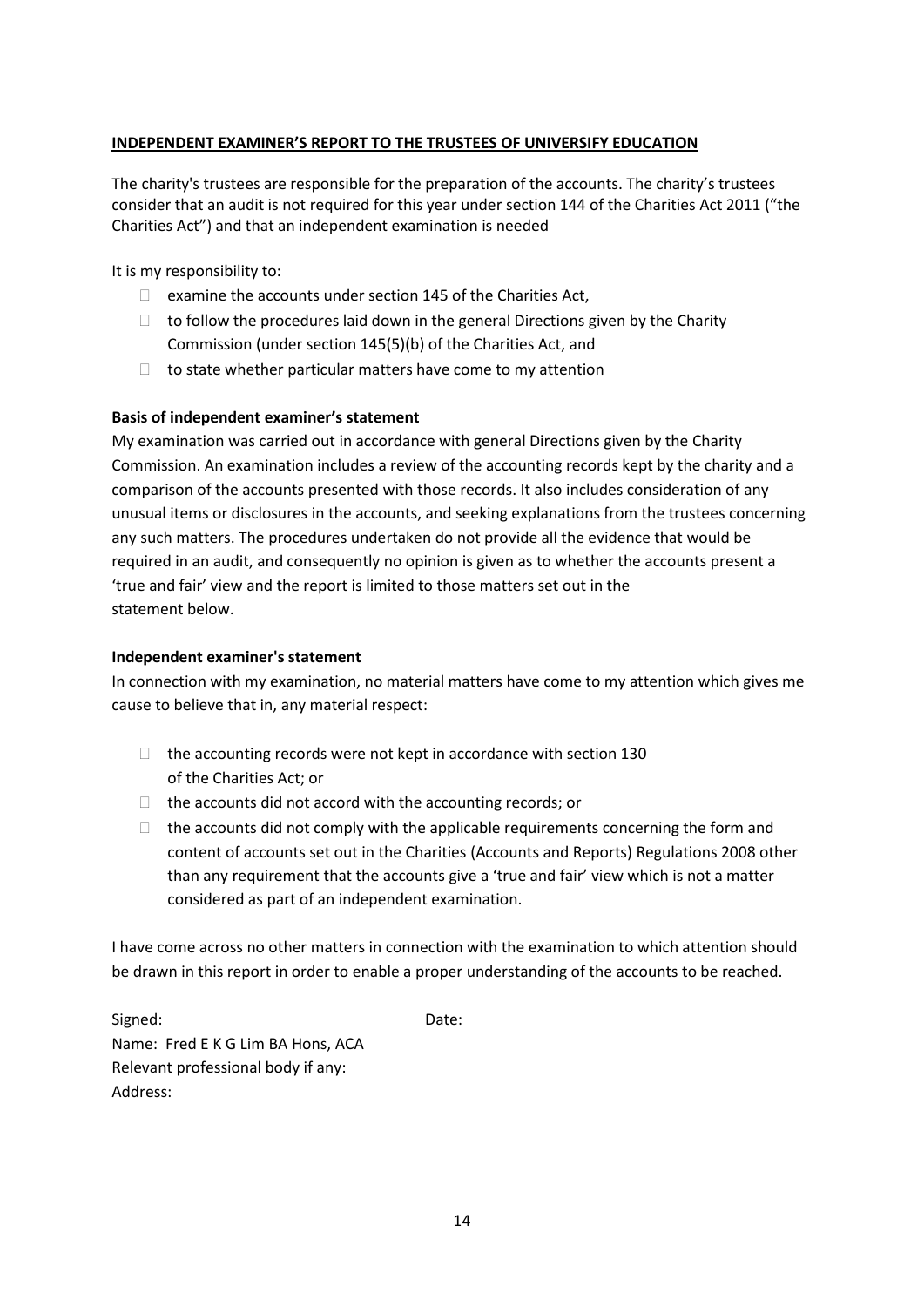| Income                                |                    | 2019-2020  |                    | 2018-2019  | <b>Notes</b>   |
|---------------------------------------|--------------------|------------|--------------------|------------|----------------|
| Unrestricted donations                | £                  | 81,845.38  | £                  | 32,659.79  |                |
| <b>Restricted donations</b>           | £                  |            | £                  | 4,742.00   |                |
| <b>Total donations</b>                | £                  | 81,845.38  | £                  | 37,401.79  |                |
| <b>Benefits in kind received</b>      |                    |            |                    |            |                |
| College accommodation and meals       | £                  | 121,076.00 | £                  | 155,134.00 | 1              |
| Oxford Summer Courses Limited         | £                  | 15,000.00  | £                  | 20,400.00  | $\overline{2}$ |
| <b>Total income</b>                   | £                  | 217,921.38 | £                  | 212,935.79 |                |
| <b>Programme costs</b>                |                    |            |                    |            |                |
| Kit inventory                         | $\pmb{\mathsf{f}}$ |            | £                  | 204.74     |                |
| On course - Activities                | £                  | 3,946.51   | £                  | 4,294.92   |                |
| On Course-Staff Training              | £                  | 2,408.37   | £                  | 619.28     | 3              |
| On Course-Staff Travel                | £                  | 1,506.68   | £                  | 1,101.25   |                |
| On Course - Staff Recruitment         | £                  | 470.17     | £                  |            |                |
| Tutor costs                           | £                  | 5,460.00   | £                  | 4,092.29   |                |
| College accommodation and meals       | £                  | 121,076.00 | £                  | 155,134.00 |                |
| Oxford Summer Courses Limited         | £                  | 15,000.00  | £                  | 20,400.00  |                |
| <b>Total programme costs</b>          | £                  | 149,867.73 | £                  | 185,846.48 |                |
| <b>Net income and Programme costs</b> | £                  | 68,053.65  | £                  | 27,089.31  |                |
| <b>Expenditure</b>                    |                    |            |                    |            |                |
| <b>Advertising &amp; Marketing</b>    | £                  | 1,094.30   | £                  | 1,269.90   |                |
| Audit & Accountancy fees              | £                  | 301.50     | £                  | 214.45     |                |
| <b>Employers National Insurance</b>   | £                  | 818.68     | £                  |            |                |
| Entertainment-100% business           | £                  | 33.75      | $\pmb{\mathsf{f}}$ |            |                |
| <b>Fundraising costs</b>              | £                  | 563.00     | £                  | 216.00     |                |
| <b>General Expenses</b>               | £                  | 96.43      | £                  |            |                |
| Independent Evaluation                | £                  | 3,200.00   | £                  | 2,400.00   |                |
| Insurance                             | £                  | 203.84     | £                  | 33.97      |                |
| IT Software and Consumables           | £                  | 320.78     | £                  |            |                |
| <b>Pensions Costs</b>                 | £                  | 1,095.69   | £                  | 149.92     |                |
| Postage, Freight & Courier            | £                  | 2.12       | £                  |            |                |
| <b>Printing &amp; Stationery</b>      | £                  | 11.47      | $\pmb{\mathsf{f}}$ | 163.52     |                |
| Salaries                              | £                  | 49,962.84  | £                  | 19,353.63  | 4              |
| <b>Staff Training</b>                 | $\pmb{\mathsf{f}}$ | 138.50     | £                  | 15.00      |                |
| Subscriptions                         | £                  | 23.00      | $\pmb{\mathsf{f}}$ | 6.67       |                |
| Telephone & Internet                  | $\pmb{\mathsf{f}}$ | 15.00      | $\pmb{\mathsf{f}}$ |            |                |
| Travel - National                     | $\pmb{\mathsf{f}}$ | 819.49     | $\pmb{\mathsf{f}}$ | 122.60     |                |
| <b>Trustee Expenses</b>               | $\pmb{\mathsf{f}}$ | 89.60      | £                  |            |                |
| <b>Total Expenditure</b>              | £                  | 58,789.99  | £                  | 23,945.66  |                |
| Current year funds                    | £                  | 9,263.66   | £                  | 3,143.65   |                |
| <b>Retained funds</b>                 | $\pmb{\mathsf{f}}$ | 14,994.40  | £                  | 11,850.75  |                |
| <b>Total funds carried forward</b>    | £                  | 24,258.06  | £                  | 14,994.40  |                |

# **Income and Expenditure Account Universify Education 1 May 2019 to 30 April 2020**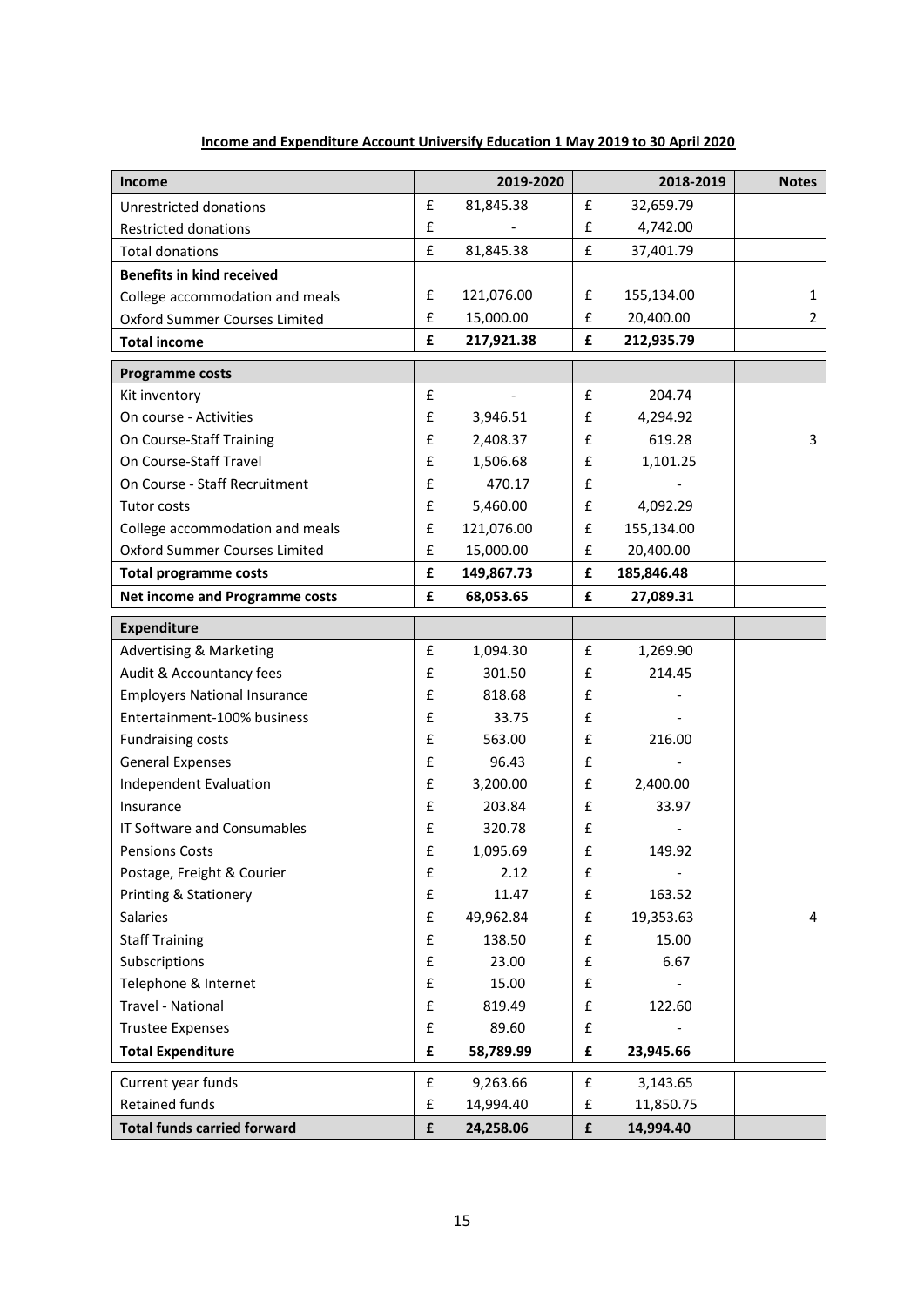#### **Balance Sheet Universify Education as at 30 April 2020**

| <b>Assets</b>                          |   | Apr-20         |    | Apr-19    | <b>Notes</b> |
|----------------------------------------|---|----------------|----|-----------|--------------|
| Cash at bank and in hand               |   |                |    |           |              |
| <b>Universify Education</b>            | £ | 36,322.22      | £  | 21,900.59 |              |
| <b>Total Cash at bank and in hand</b>  | £ | 36,322.22      | £  | 21,900.59 |              |
| Prepayments                            | £ | 338.98         | £  | 338.98    | 5            |
| <b>Total Current Assets</b>            | £ | 36,661.20      | £  | 22,239.57 |              |
|                                        |   |                |    |           |              |
| <b>Liabilities</b>                     |   |                |    |           |              |
| <b>Current liabilities</b>             |   |                |    |           |              |
| Accruals                               | £ | 1,422.17       | £  | 6,077.70  |              |
| Deferred income                        | £ | 9,615.00       | £  |           | 6            |
| Deposit creditor                       | £ |                | £  | 1,560.00  |              |
| NIC Payable                            | £ | 414.88         | £  |           |              |
| Other creditors                        | £ | $\blacksquare$ | -£ | 480.00    |              |
| PAYE Payable                           | £ | 568.80         | £  |           |              |
| Pensions Payable                       | £ | 364.29         | £  | 98.44     |              |
| <b>Student Loan Deductions Payable</b> | £ | 18.00          | £  |           |              |
| <b>Total current liabilities</b>       | £ | 12,403.14      | £  | 7,256.14  |              |
|                                        |   |                |    |           |              |
| <b>Total liabilities</b>               | £ | 12,403.14      | £  | 7,256.14  |              |
| <b>Net Assets</b>                      | £ | 24,258.06      | £  | 14,983.43 |              |
| The funds of the charity               |   |                |    |           |              |
| Unrestricted income funds              | £ | 24,258.06      | £  | 10,252.40 |              |
| Restricted income funds                | £ |                | £  | 4,742.00  |              |
| <b>Total charity funds</b>             | £ | 24,258.06      | £  | 14,994.40 |              |

Within this financial period there are no fixed assets, all income during this accounting period was in the form of donated facilities and services.

The company was entitled to exemption from audit under s477 of the Companies Act 2006 relating to small companies.

The members have not required the company to obtain an audit in accordance with section 476 of the Companies Act 2006.

The directors acknowledge their responsibilities for complying with the requirements of the Companies Act with respect to accounting records and the preparation of accounts.

These accounts have been prepared in accordance with the provisions applicable to small companies subject to the small companies regime and in accordance with FRS102 SORP.

Approved by the directors and authorised for issue on 20 January 2021.

Signed by  $\frac{1}{2}$  Mary MUMID on behalf of all the trustees/directors

Print Name: Mary Nicholson Date: 27 January 2021